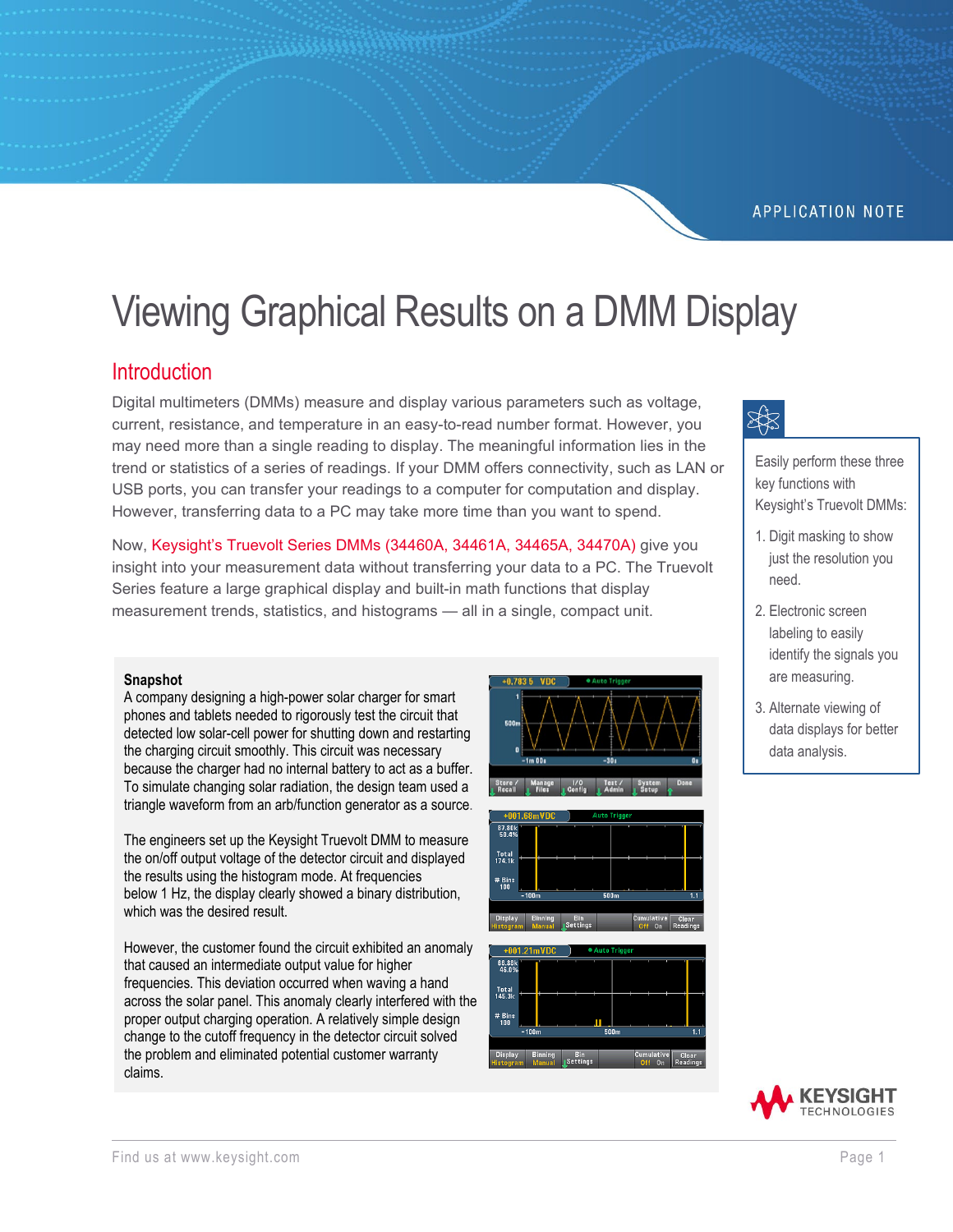# Display modes





Truevolt's DMMs simple, intuitive user interface gives you quick and intuitive access to different views of your data. You can easily access the structured display and math menus with a single key on the front panel (Figure 1). The menu options appear on the soft keys directly under the display. The six soft keys and a set of navigation buttons on the front panel eliminate the need for an external computer and software.



Figure 1. When you press the display button, the soft keys show the choices available for the different display modes

#### Qualitative data

The bar meter display is ideal for showing an analog indication of the value in addition to the digital readout (Figure 2). Sometimes you need a quick qualitative glance of the measurement to ensure the test is proceeding as planned. The bar meter gives you the limits function in the math menu to provide an informative display.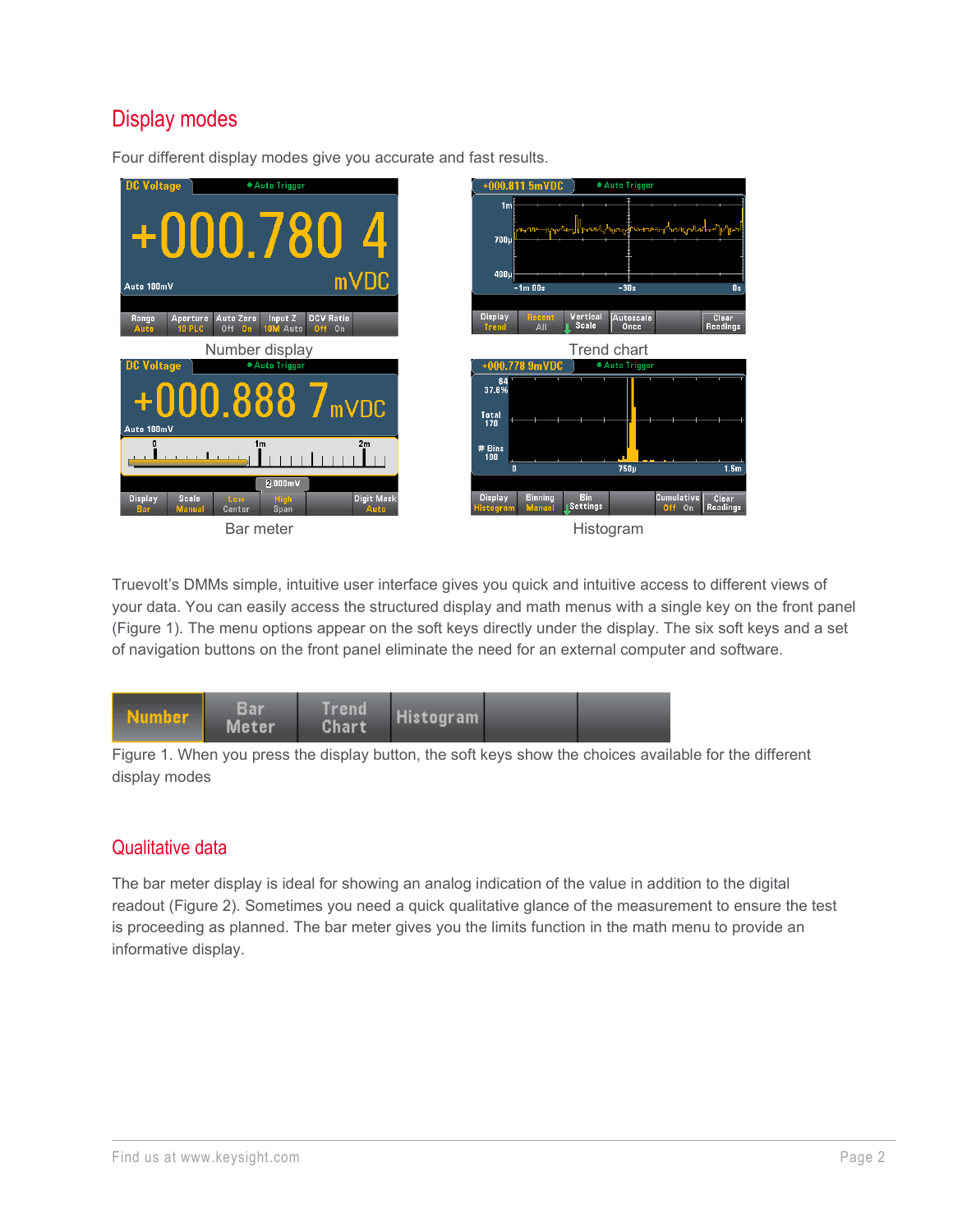

Figure 2. The bar meter display gives you a quick qualitative view of your measurement

## Trend chart

You only need to make a measurement once if you expect a measured parameter to remain constant. However, in reality, values drift with time, sometimes track other parameters, or vary in complex ways with outside influences.

You can set the trend chart display on the Truevolt DMM to display the most recent data (Figure 3). Additionally, you can view the collected data from the previous readings. You would use this innovative capability to monitor a power supply design under changing loads. You can easily set up multiple DMMs to monitor the output voltage, load current, and various temperature points inside the unit. As the load current is varied, you would see the change in voltage and temperature as a function of time.



Figure 3. A trend chart shows you changes in your measurements over time

#### Data histograms

When the lowest digits of a reading are continually changing, it is important to know the nature of that variation. The histogram (Figure 4) gives you insight by displaying the distribution of the measured values. The average, distribution shape, and standard deviation are critical data for understanding the variation phenomena.

The histogram binning sets automatically, or you can set it to values of 10, 20, 40, 100, 200, or 400. The setting depends on your requirements for the display resolution. You can set up outer bins to capture values that occur outside the histogram range. This gives you insight into the occurrences of occasional outside influences such as power glitches or EMI from other equipment.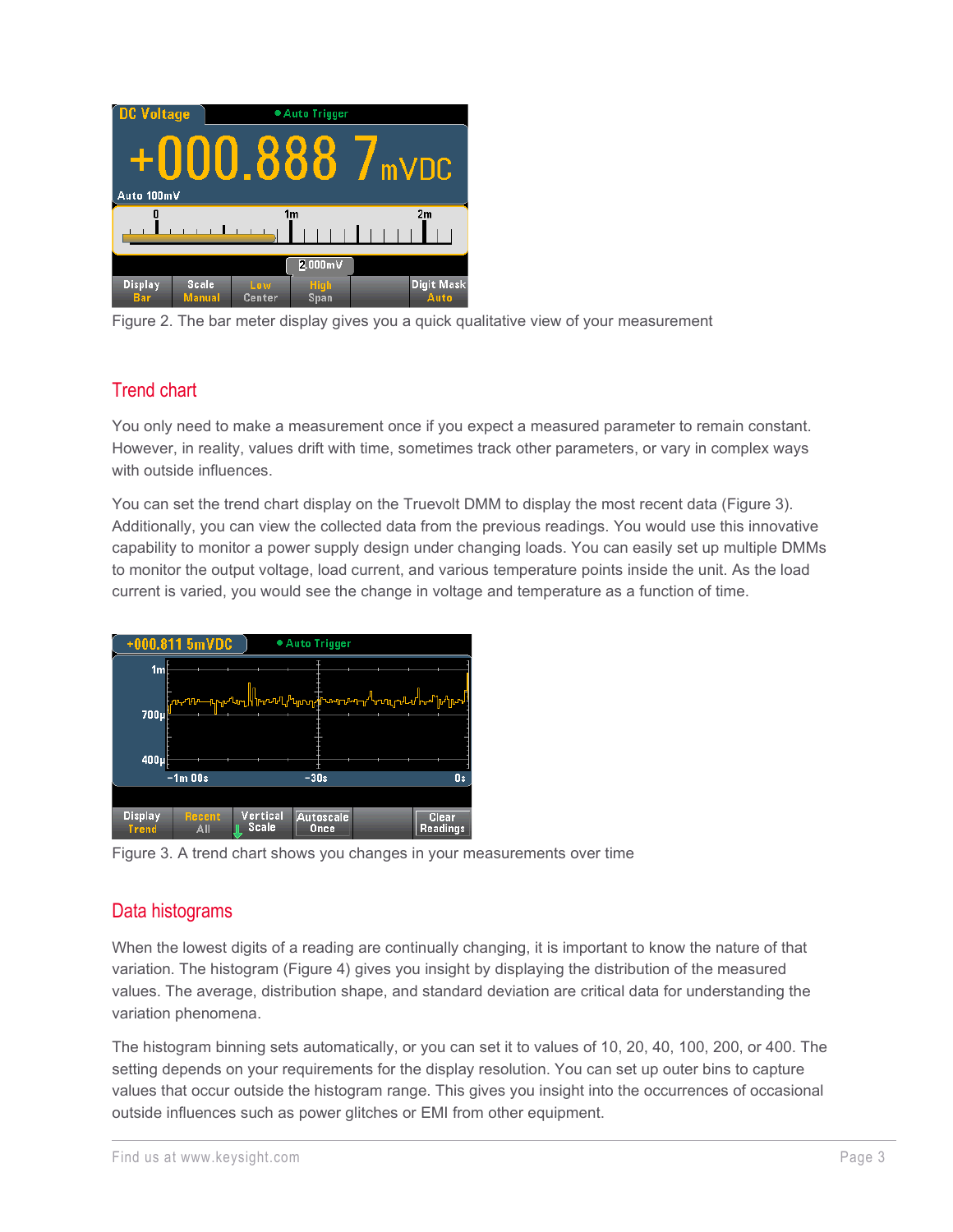| 7                                  | +000.778 9mVDC                  |                               | • Auto Trigger |     |                                                       |  |
|------------------------------------|---------------------------------|-------------------------------|----------------|-----|-------------------------------------------------------|--|
| 64<br>37.6%                        |                                 |                               |                |     |                                                       |  |
| <b>Total</b><br>170<br>T           |                                 |                               |                |     |                                                       |  |
| # Bins<br>100                      |                                 |                               |                |     |                                                       |  |
|                                    | n                               |                               | 750µ           |     | 1.5 <sub>m</sub>                                      |  |
|                                    |                                 |                               |                |     |                                                       |  |
| <b>Display</b><br><b>Histogram</b> | <b>Binning</b><br><b>Manual</b> | <b>Bin</b><br><b>Settings</b> |                | Off | <b>Cumulative</b><br><b>Clear</b><br>Readings<br>$_0$ |  |

Figure 4. A histogram shows the distribution of your measured values

#### Math functions

Null is useful for zeroing out lead resistance when you measure small values of resistance. You can also set other measured values such as voltage or temperatures as null values by pressing the null front-panel key. The deviations from the measured value are now visible. If you have predetermined a null value, you can enter that value using the arrow keys (Figure 5). There is no need to make a measurement first.



Figure 5. Setting null values are easy on the front-panel display

When the range of measured values exceeds a decade or more, dB/dBm scaling provides a convenient logarithmic readout relative (dB) to a user-set reference. To see an absolute value (dBm) referred to 1 mW across a given resistance value, simply select a value ranging from 50 to 8000 ohms, using the front panel (Figure 6).

|                              |                       | 600        |                 |                             |       |
|------------------------------|-----------------------|------------|-----------------|-----------------------------|-------|
| dB / dBm<br>Off<br><b>On</b> | <b>Function</b><br>16 | Ref R<br>æ | dB Ref<br>Value | Measure<br><b>Ref Value</b> | Done' |

Figure 6. Automatic scaling provides a convenient logarithmic readout relative to a user-set reference

Statistical data displays are always available for the readings in memory, or you can clear the readings to start a new series of statistics for the collected data (Figure 7). These statistical data are useful for determining the stability of a measured value and for detecting outlying data via the min/max displays.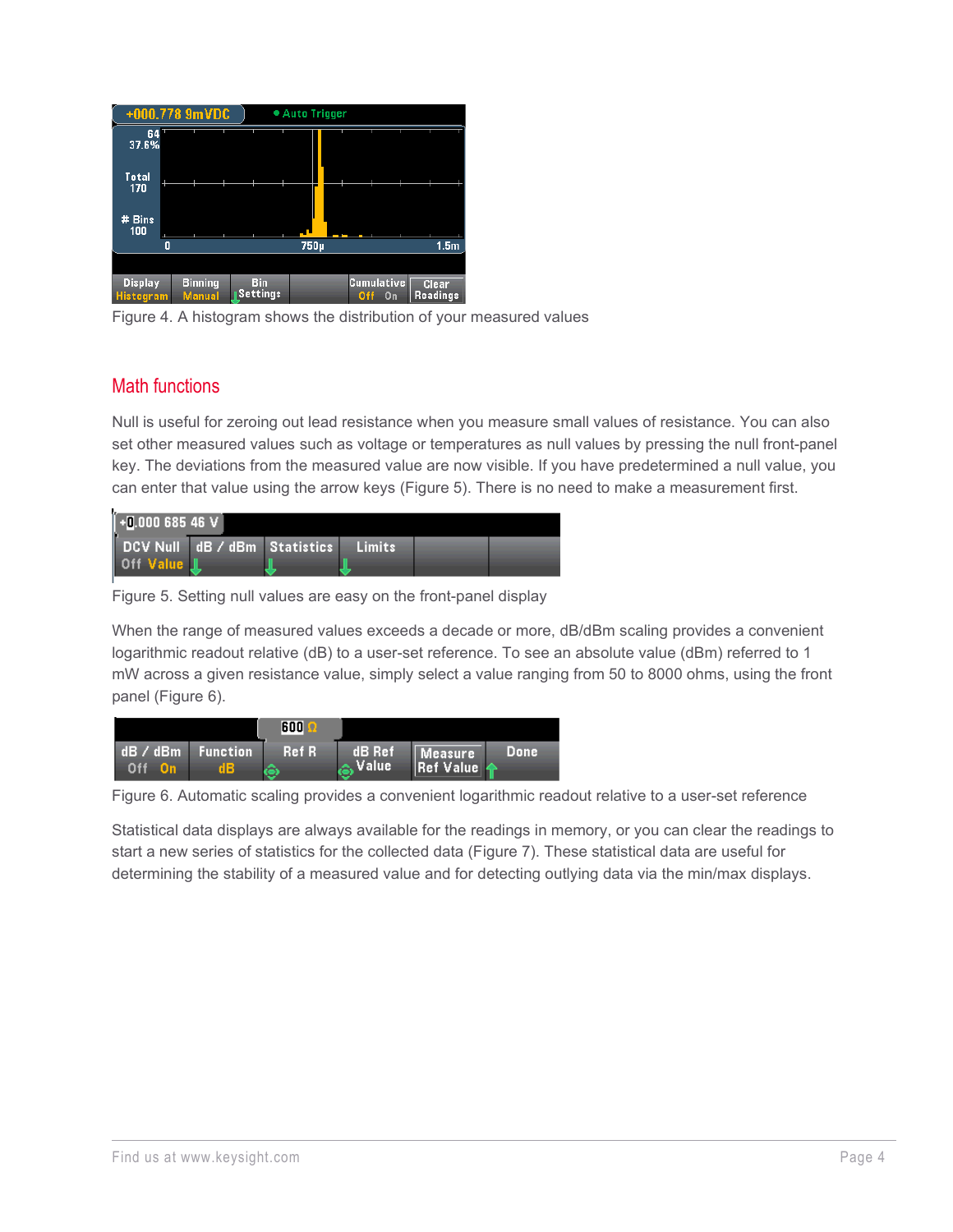| <b>DC Voltage</b>                     | • Auto Trigger                                |                                          |  |  |  |
|---------------------------------------|-----------------------------------------------|------------------------------------------|--|--|--|
| Auto 10V                              | +03.684                                       | -91<br>VDC.                              |  |  |  |
| $Min. + 3.684.88$<br>$Span + 0.00062$ | Average: + 3.685 089<br>Std dev: $+ 0.000166$ | $_{\rm{Max}}$ + 3.685 50<br>Samples: 197 |  |  |  |
| <b>Statistics</b>                     |                                               | Done                                     |  |  |  |
| <b>Hide Show</b>                      |                                               | <b>Clear</b><br><b>Readings</b>          |  |  |  |

Figure 7. Use the statistical display to determine the stability of a measured value

Limits provide both a visual indicator and an audio tone (beep) to alert you when it exceeds a preset condition (Figure 8). For example — monitoring internal temperatures on prototype circuits in a heat soak oven. It is critical to get a warning before a valuable prototype overheats and suffers damage. You can set and apply limits to all four display modes for maximum flexibility in a measurement readout.

| $-02.02078$                | <b>VDC</b>           |                     | • Auto Trigger             |                    |      |
|----------------------------|----------------------|---------------------|----------------------------|--------------------|------|
| $\overline{2}$             |                      |                     |                            |                    |      |
| 0<br>$-2$                  |                      | nМ                  |                            |                    |      |
| <b>FAIL</b>                | $-1m$ OOs            |                     | $-30s$                     |                    | Os   |
|                            |                      | 4.000000V           |                            |                    |      |
| <b>Limits</b><br>Off<br>0n | Low<br><b>Center</b> | <b>High</b><br>Span | <b>Beeper</b><br>Oπ<br>Off | Clear<br>Condition | Done |

Figure 8. An example of limits with the trend chart

## Three DMM Measurement Tips

#### 1. Digit masking

If you are displaying noisy signals where the lowest digits constantly change, use the Truevolt DMM's digit masking feature to display just the resolution you need (Figure 9).



Figure 9. Digit masking capability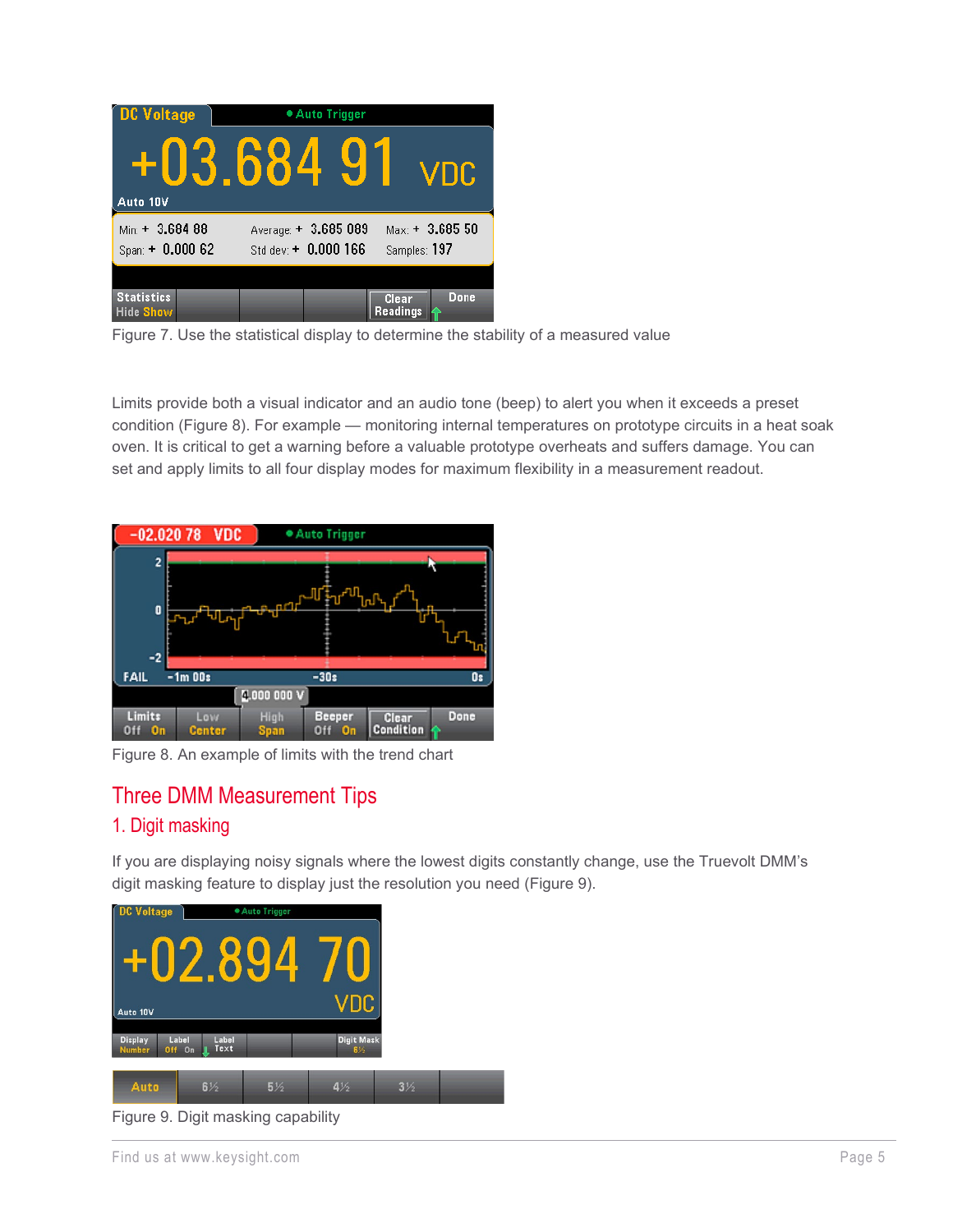#### 2. Labeling your signals

When you have several DDMs on the bench or in a rack measuring a variety of points and parameters, it is difficult to keep track of all the parameters. The usual solution for identifying them is a taped-on label or adhesive-backed note. Now you can add an electronic label to the display using the front-panel keyboard. These labels remain in memory even after a power-off situation, and they never fall off the unit (Figure 10).



Figure 10. DMM screen labeling

### 3. Multiple data displays

It is important to know that the display view initially chosen is not the only way to look at the data in memory. You can switch back and forth between display views and math applications as necessary. For example, you can start with the trend chart that contains the latest "Recent" data, then switch to "All" to view all the data collected. You can also switch to the histogram display to view all the data (Figure 11).

Other capabilities include math and statistics so that you can see the average and standard deviation of the histogram data.



Figure 11. A trend chart displaying recent data points or a histogram displaying all data points